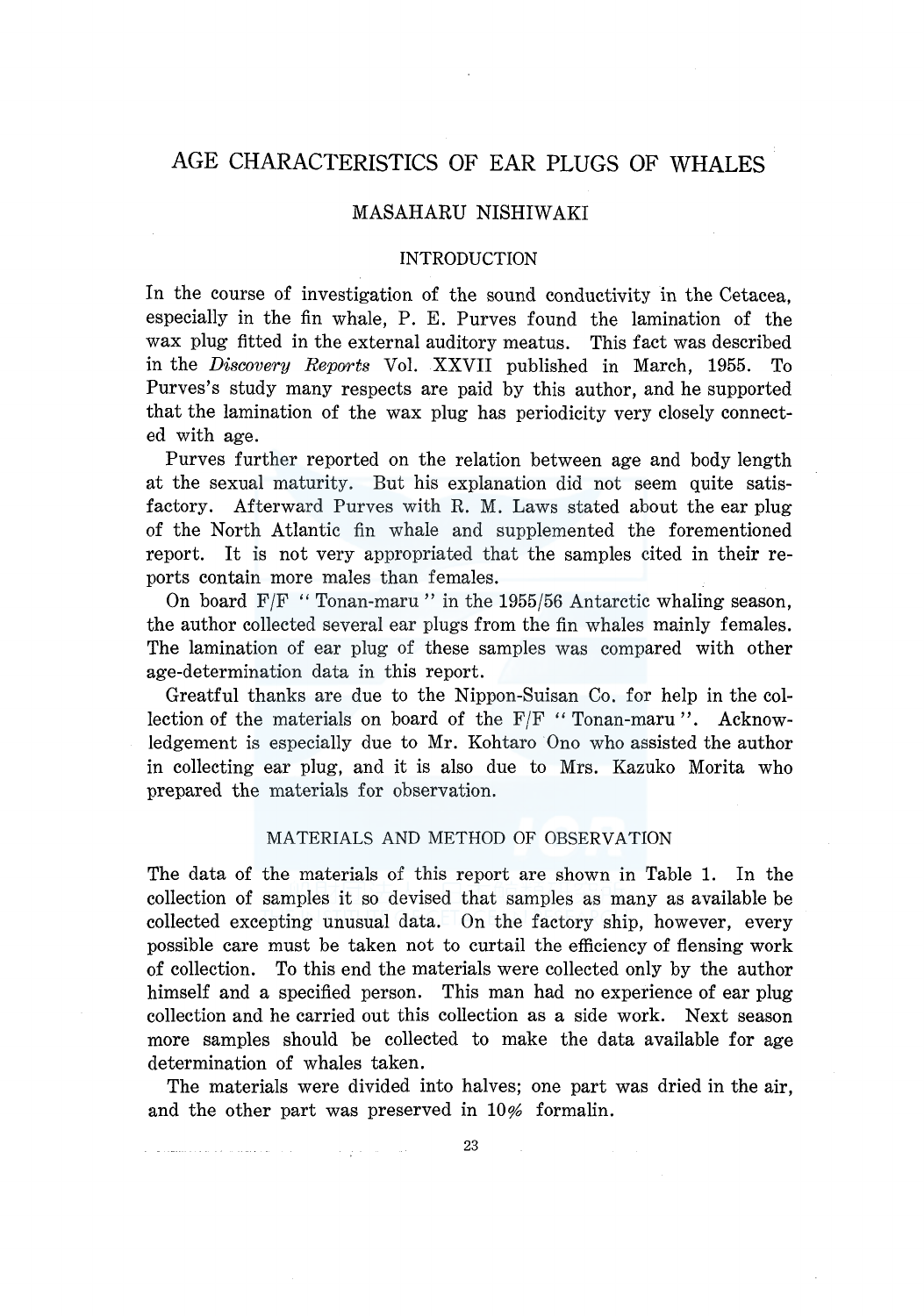| Serial No.               | Species             | Sex                 | Body length<br>(feet) | Number of<br>lamination | Length of $\operatorname*{core}\left( \min\right)$ | Number of                                                    | corpora<br>albicantia                                  | Foetus    | Weight of<br>testis (kg) | Age-group<br>from<br>baleen | Absorption of<br>crystalline<br>lens | Ossification<br>vertebra<br>ಕ |
|--------------------------|---------------------|---------------------|-----------------------|-------------------------|----------------------------------------------------|--------------------------------------------------------------|--------------------------------------------------------|-----------|--------------------------|-----------------------------|--------------------------------------|-------------------------------|
| 10T 285                  | F                   | F                   | 60                    | 4                       | 13                                                 | 0                                                            | 0<br>$\boldsymbol{0}$                                  | ÷         |                          | Ш                           | 94                                   |                               |
| " 286                    | $\eta$              | ų                   | 74                    | 44                      | 42                                                 | $\begin{matrix} 0 \\ 0 \end{matrix}$<br>$\check{\mathbf{0}}$ | 15<br>$\overline{12}$                                  | ┿         |                          | $\boldsymbol{\mathrm{v}}$   | 79                                   | T6: A                         |
| 363<br>11                | 11                  | Ħ                   | 68                    | 20                      | 31                                                 | $\mathbf{1}$<br>$\bf{0}$                                     | $\frac{1}{2}$                                          | $\pm$     |                          | ΙV                          | 86                                   |                               |
| 364<br>II                | $\eta$              | ₽                   | 73                    | 53                      | 71                                                 | $\mathbf{1}$<br>$\overline{0}$                               | 17<br>15                                               | $+$       |                          | VI                          | 83                                   |                               |
| 376<br>IJ                | 17                  | Ħ                   | 73                    | 45                      | 57                                                 | $\mathbf 1$<br>$\theta$                                      | 8<br>9                                                 | $\div$    |                          | $\boldsymbol{\mathrm{V}}$   | 82                                   |                               |
| 397<br>$\pmb{\eta}$      | $\eta$              | IJ                  | 59                    | 7                       | 20                                                 | $\boldsymbol{0}$<br>$\boldsymbol{0}$                         | 0<br>$\boldsymbol{0}$                                  | -         |                          | $\mathbf{I}$                | 93                                   |                               |
| 485<br>It                | $^{\prime\prime}$   | IJ                  | 73                    | 49                      | 48                                                 | $\frac{1}{0}$                                                |                                                        | $+$       |                          | VI                          | 77                                   |                               |
| 498<br>ŋ                 | ır                  | ŋ                   | 73                    | 31                      | 54                                                 | $\mathbf 1$<br>$\overline{0}$                                | 557563                                                 | $+$       |                          | V                           | 84                                   | T6:N                          |
| 499                      | $\eta$              | Ŋ                   | 76                    | 23                      | 54                                                 | 1<br>$\overline{0}$                                          |                                                        | ┿         |                          | VI                          | 85                                   | T10:N                         |
| 534<br>$^{\prime\prime}$ | IJ                  | 11                  | 62                    | 12                      | 29                                                 | $\begin{smallmatrix}1\0\end{smallmatrix}$                    | $\boldsymbol{0}$<br>$\bar{0}$                          | ┿         |                          | IV                          | 92                                   |                               |
| 535<br>Ħ                 | IJ                  | Ħ                   | 70                    | 41                      | 68                                                 | 1<br>$\bf{0}$                                                | $\frac{6}{5}$                                          | $+$       |                          | V                           | 87                                   | T3:a, T6:a<br>T10:A, L1:A     |
| 567<br>Ħ                 | n                   | $^{\prime\prime}$   | 74                    | 65                      | 44                                                 | $\mathbf 1$<br>$\mathbf{1}$                                  | <b>20</b><br>18                                        | $\ddot{}$ |                          | V                           | 74                                   |                               |
| 585<br>Ħ                 | $\boldsymbol{\eta}$ | $\eta$              | 69                    | 41                      | 55                                                 | $\mathbf 1$<br>$\overline{0}$                                | $\boldsymbol{6}$<br>$\bar{8}$                          | $\div$    |                          | V                           | 84                                   | T7: a                         |
| 776                      | IJ                  | $\eta$              | 53                    | 6                       | 17                                                 | $\bf{0}$<br>$\boldsymbol{0}$                                 | $\bf{0}$<br>$\ddot{\mathbf{0}}$                        | -         |                          | $\mathbf{I}$                | 93                                   |                               |
| 837<br><u>II</u>         | $\eta$              | $\eta$              | 74                    | 64                      | 87                                                 | $\frac{1}{0}$                                                | 15<br>16                                               | ⊹         |                          | VI                          | 78                                   |                               |
| 924<br>Ħ                 | $^{\prime\prime}$   | $\boldsymbol{\eta}$ | 74                    | 61                      | 85                                                 | $\mathbf{1}$<br>$\mathbf{0}$                                 | 11                                                     | $+$       |                          | VI                          | 80                                   | T7: a                         |
| 958<br>IJ                | IJ                  | IJ                  | 70                    | 18                      | 64                                                 | $\mathbf{1}$<br>$\boldsymbol{0}$                             | $\begin{array}{c} 15 \\ 3 \\ 2 \\ 7 \\ 15 \end{array}$ | $+$       |                          | VI                          | 85                                   |                               |
| 1022<br>H                | IJ                  | $\boldsymbol{\eta}$ | 72                    | 55                      | 61                                                 | $\begin{smallmatrix}0\0\0\end{smallmatrix}$                  |                                                        |           |                          | VI                          | 78                                   |                               |
| 1028<br>$\eta$           | $^{\prime\prime}$   | $^{\prime\prime}$   | 72                    | 32                      | 37                                                 | $\mathbf{1}$<br>$\bf{0}$                                     | $\overline{\mathbf{3}}$<br>10                          | $\ddot{}$ |                          | VIII                        | 83                                   |                               |
| 1058<br>₩                | H                   | $\eta$              | 72                    | 70                      | 70                                                 | $\begin{smallmatrix}1\0\end{smallmatrix}$                    | 17<br>22                                               | $\ddot{}$ |                          | VI                          | 75                                   |                               |
| 1069<br>IJ               | Ņ                   | Ņ                   | 65                    | 9                       | 16                                                 | 0<br>$\bf{0}$                                                | $\bf{0}$<br>$\overline{0}$                             |           |                          | IV                          | 91                                   |                               |
| 1320<br>n                | II                  | $^{\prime\prime}$   | 73                    | 37                      | 52                                                 | 1<br>$\overline{0}$                                          | $\begin{smallmatrix}8\13\end{smallmatrix}$             | $\bm{+}$  |                          | VI                          | 86                                   |                               |
| 1400<br>IJ               | $\boldsymbol{H}$    | $^{\prime\prime}$   | 70                    | 29                      | 71                                                 | $\mathbf{1}$<br>$\bf{0}$                                     | $\frac{3}{8}$                                          | $^{+}$    |                          | VI                          | 82                                   | T7:n                          |
| 1431<br>ij               | ij                  | ₩                   | 72                    | 50                      | 63                                                 | 1<br>$\ddot{\mathbf{0}}$                                     | 15                                                     | ┿         |                          | VI                          | 78                                   |                               |
| * 1440                   | $\boldsymbol{\eta}$ | $\eta$              | 70                    | 13                      | 38                                                 | $\begin{matrix}1\0\end{matrix}$                              | $\frac{2}{1}$                                          | $\bm{+}$  |                          | VI                          | 90                                   |                               |

# TABLE 1. OBSERVATIONS ON WHALES CAUGHT IN THE ANTERCTIC SEASON 1955/56

 $\sim$ 

 $\ddot{\phantom{a}}$ 

----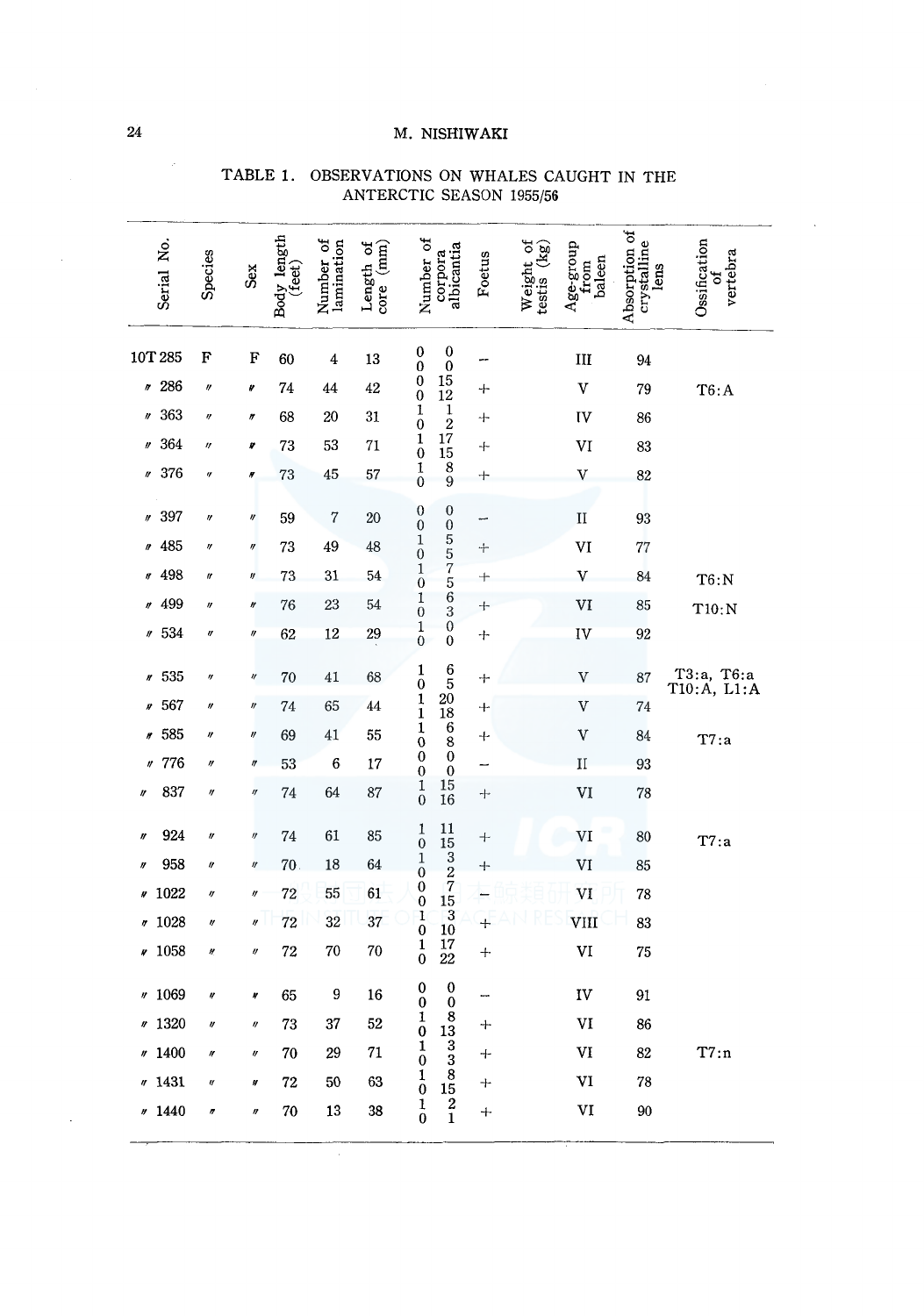## AGE CHARACTERISTIC OF EAR PLUG OF WHALES

| Serial No.                | Species             | Sex               | Body length<br>(feet) | Number of<br>Lamination | Length of $\operatorname*{core}\left( \operatorname*{mm}\right)$ | Number of                                    | albicantia<br>corpora                         | Foetus | Weight of<br>testis (kg)                       | $\begin{array}{c}\n\text{Age-group} \\ \text{from}\n\end{array}$<br>baleen | Absorption of<br>crystaline<br>lens | Ossification<br>vertebra<br>능 |
|---------------------------|---------------------|-------------------|-----------------------|-------------------------|------------------------------------------------------------------|----------------------------------------------|-----------------------------------------------|--------|------------------------------------------------|----------------------------------------------------------------------------|-------------------------------------|-------------------------------|
| 10T1471                   | $\mathbf F$         | ${\bf F}$         | 62                    | 10                      | 27                                                               | $\boldsymbol{0}$<br>$\overline{0}$           | $\boldsymbol{0}$<br>$\boldsymbol{0}$          |        |                                                | IV                                                                         | 91                                  |                               |
| 9 1522                    | $\boldsymbol{\eta}$ | $\eta$            | 72                    | 23                      | 53                                                               | $\mathbf{1}$<br>$\overline{0}$               | $\frac{2}{4}$                                 | $+$    |                                                | VI                                                                         | 88                                  | $T7:N$<br>L1:n                |
| $v$ 1551                  | IJ                  | $\pmb{\eta}$      | 72                    | 17                      | 34                                                               | 1<br>$\overline{0}$                          | $\mathbf 1$<br>$\overline{\mathbf{c}}$        | ┿      |                                                | V                                                                          | 89                                  |                               |
| 41585                     | IJ                  | $\pmb{\eta}$      | 71                    | 56                      | 90                                                               | $\bf{0}$<br>$\overline{0}$                   | 9<br>10                                       |        |                                                | VI                                                                         | 82                                  |                               |
| 4 1613                    | n                   | $\eta$            | 70                    | 28                      | 33                                                               | $\mathbf{1}$<br>$\overline{0}$               | $\frac{5}{2}$                                 | ┿      |                                                | $\mathbf V$                                                                | 86                                  |                               |
| 41705                     | II                  | H                 | 62                    | 13                      | 34                                                               | $\boldsymbol{0}$<br>$\boldsymbol{0}$         | $\boldsymbol{0}$<br>$\mathbf{0}$              | -      |                                                | IV                                                                         | 86                                  |                               |
| 41755                     | Ħ                   | IJ                | 72                    | 86                      | 85                                                               | $\begin{smallmatrix} 1\\0 \end{smallmatrix}$ | $\begin{array}{c} 21 \\ 31 \end{array}$       |        |                                                | VII                                                                        | 72                                  |                               |
| # 1780                    | Ħ                   | ll.               | 75                    | 37                      | 63                                                               | $\mathbf 1$<br>$\bar{0}$                     | $\frac{12}{6}$                                | $^{+}$ |                                                | VI                                                                         | 80                                  |                               |
| 1820<br>IJ                | $\eta$              | $\eta$            | 62                    | $\mathbf{9}$            | 29                                                               | $\boldsymbol{0}$<br>$\overline{0}$           | $\ddot{\mathbf{0}}$<br>$\ddot{\text{o}}$      |        |                                                | IV                                                                         | 90                                  |                               |
| 131<br>IJ                 | $^{\prime\prime}$   | M                 | 58                    | $17\,$                  | 31                                                               |                                              |                                               |        | $\begin{smallmatrix}1.7\\1.6\end{smallmatrix}$ | III                                                                        | 90                                  |                               |
| 319<br>$^{\prime\prime}$  | Ħ                   | $\eta$            | 62                    | 33                      | 49                                                               |                                              |                                               |        | over 10.0                                      | III                                                                        | 81                                  |                               |
| 1023<br>ij                | If                  | $\eta$            | 62                    | 29                      | 46                                                               |                                              |                                               |        | $\frac{10.0}{10.0}$                            | IV                                                                         | 88                                  |                               |
| 1025<br>IJ                | IJ                  | H                 | 64                    | 34                      | 26                                                               |                                              |                                               |        | $4.7$<br>4.5<br>over 10.0<br>$\frac{4.5}{9}$   | IV                                                                         | 82                                  |                               |
| 1352<br>IJ                | n                   | $\eta$            | 66                    | 25                      | 37                                                               |                                              |                                               |        |                                                | $\bar{V}$                                                                  | 87                                  |                               |
| 603<br>$\eta$             | B                   | ${\bf F}$         | 81                    | 10                      | 25                                                               | $\frac{1}{0}$                                | $\begin{smallmatrix}0\0\0\end{smallmatrix}$   | $+$    |                                                | $\mathbf{V}$                                                               | 88                                  |                               |
| 605<br>IJ                 | Ħ                   | $^{\prime\prime}$ | 85                    | 12                      | 26                                                               | $\bf{0}$                                     |                                               |        |                                                | VI                                                                         | 85                                  |                               |
| 1162<br>$^{\prime\prime}$ | $^{\prime\prime}$   | $\eta$            | 80                    | 8                       | 26                                                               | $\overline{0}$<br>$\boldsymbol{0}$           | $\begin{smallmatrix}1\2\1\0\end{smallmatrix}$ |        |                                                | VI                                                                         | 90                                  |                               |
|                           |                     |                   |                       |                         |                                                                  | $\overline{0}$<br>1                          |                                               |        |                                                |                                                                            |                                     |                               |
| 628<br>IJ                 | H                   | $\eta$            | 47                    | 20                      | 34                                                               | $\overline{0}$                               | $\frac{2}{5}$ 5 3                             | $\pm$  |                                                | IV                                                                         | 84                                  |                               |
| 727<br>11                 | $\eta$              | $\eta$            | 41                    | 25                      | 84                                                               | $\frac{1}{0}$                                |                                               | $^{+}$ |                                                | $\boldsymbol{\mathrm{V}}$                                                  | 79                                  | $T6:N$<br>$L1:N$              |

TABLE 1. (Continued)

Species:  $F = fin$  whale; B=blue whale: H=humpback whale.

Sex:  $F = female$ ;  $M = male$ .

Ossification: T=thoracic; L=lumbar; A=ankylosed, no sign of join;  $a =$ ankslosed, but a sign of join visible;  $n = not$  ankylosed, thin cartilag;

N = not ankylosed, thick cartilage.

The lamination of ear plug was observed by two method. As the first step the lamination was read by X-ray photographs. In this case the lamination of the dried materials could be observed clearly than the formalin preserved materials. In the young viz. thick lamination materials were read easily, but in the aged viz. very thin lamination mate-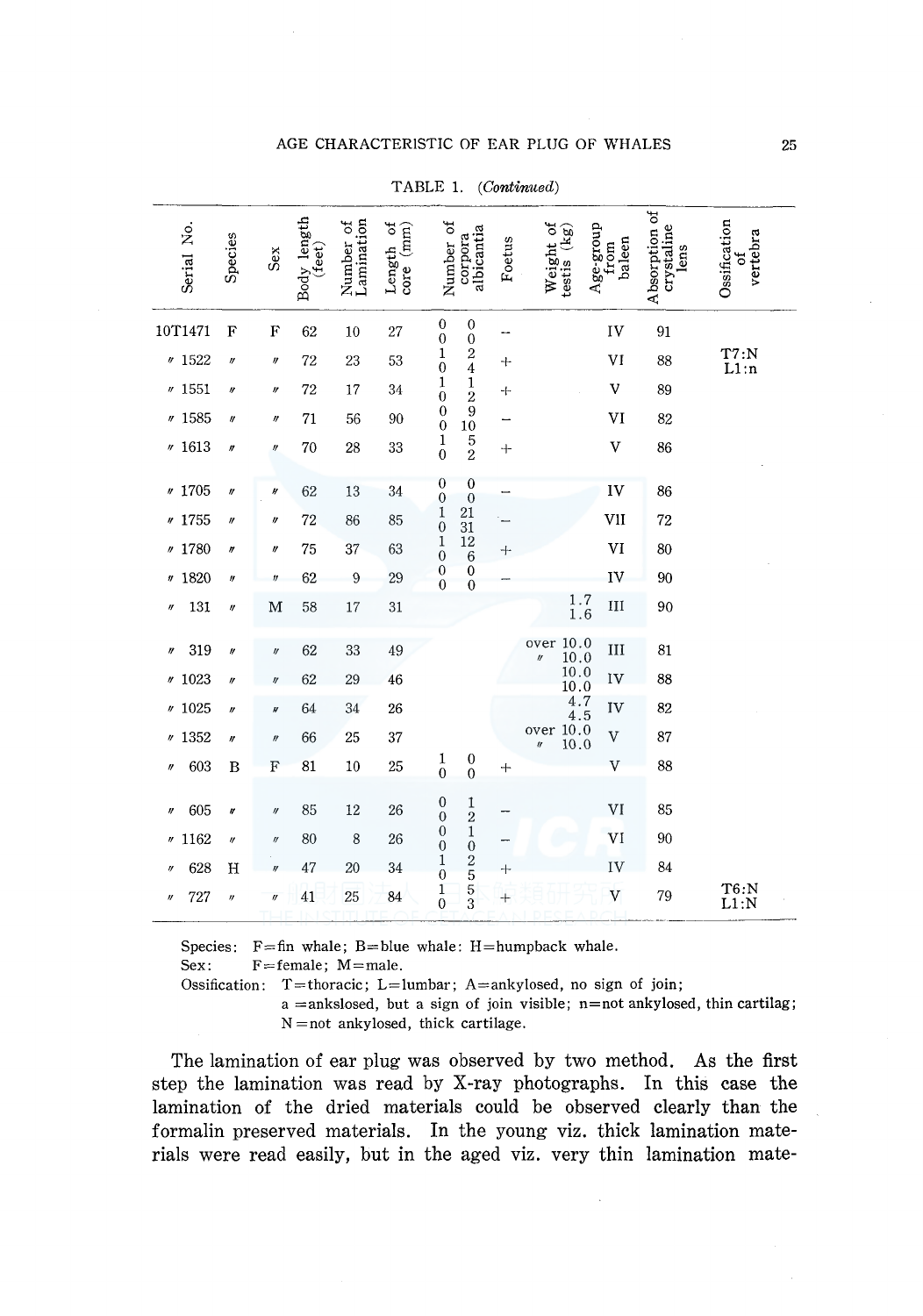rials were hard to read according to the two preservation methods. The other method was to grind down the ear plug to the level of the longitudinal axis. The lamination was observed with a magnifying-glass or a dissecting-microscope. In this case the dried materials with thin lamination were defective, because they were broken into drops. The formalin preserved materials were suitable for grinding down, because they had moderate stickness and hardness. But the young viz. soft materials were not suitable for grinding down by the two methods. It was thought that they would be better to be observed by X-ray.





## DISCUSSION

Purves illustrates the growth curve of the core of wax plug in respect to a male specimen from the southern hemisphere with the same number of laminations as Lillie's specimen. On the right side of his illustration, he writes down the body length corresponding to the age shown by the number of laminations. In the impression from this figure is that the growth curve is very systematicaly and that the number of laminations may be presumed from some length of core. And further more, it seems that some rule may exist between the length of core and the body length.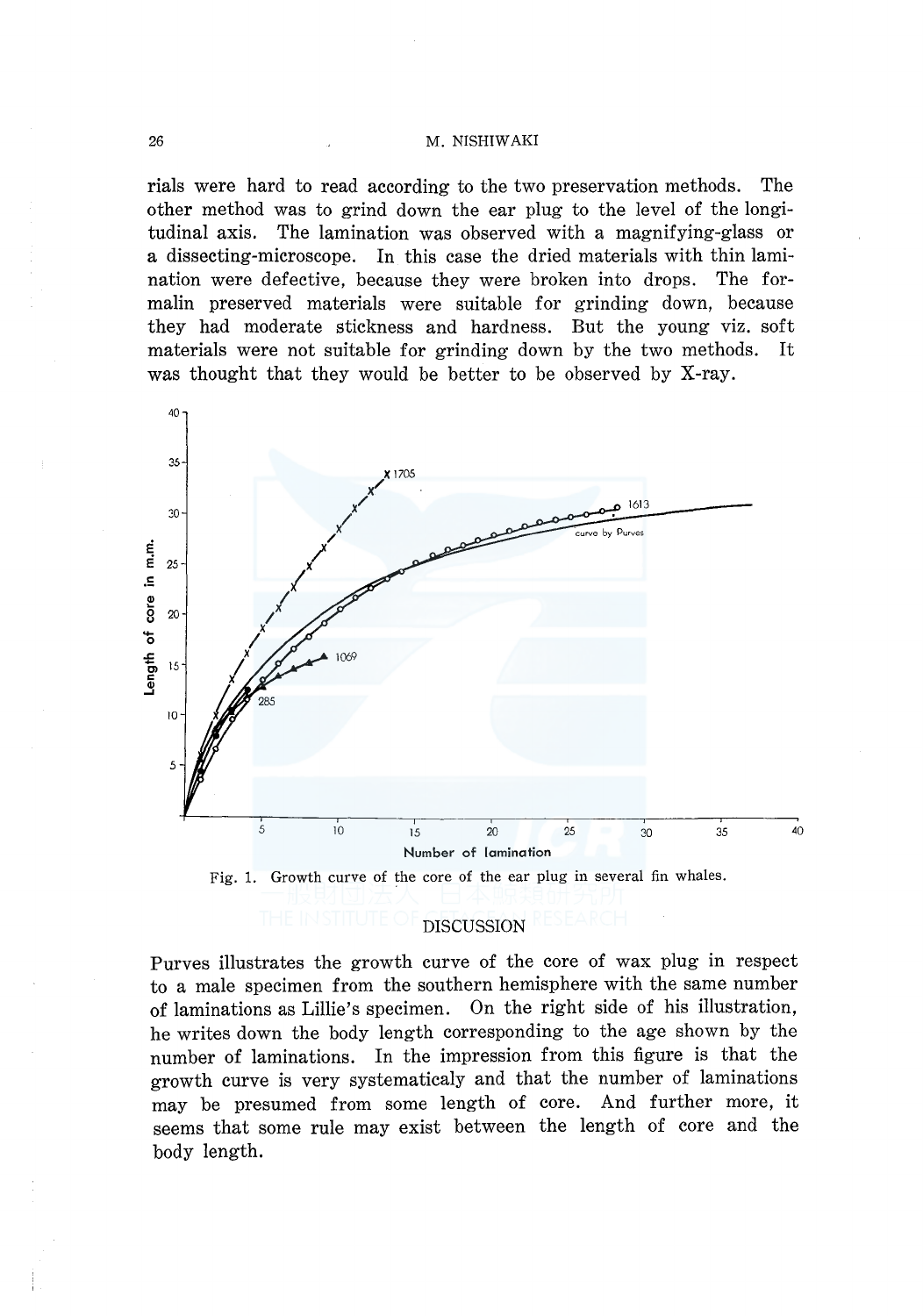As shown in Fig. 1, a sample  $(10T1613=N_0, 1613)$  whale of 10th "Tonan-maru" expedition), which has almost the same growth curve illustrated by Purves, was collected. Some samples (10T285, 10T1069) in young stage viz. few number of laminations showed nearly the same growth with Purves's curve. These samples were measured regarding the thickness of each lamination according to the method of Purves. On the other hand, it was quite different in the case of the length of core which is the sum of the thickness of each lamination. These data are shown in Fig. 2. Each sign is plotted against the length of core



Fig. 2. Variation of core length in different ear plug.

of ear plug in individual whales according to the number of laminations. There are many variances in these plotted points, and big individual variations are found in the increase of the thickness of lamination. Then, the example of the same number of laminations as in Lillie's specimen shown by Purves seems to be an example of the least growth. This fact is clarified in *The Norwegian Whaling Gazette* No. 1 of 1956 by examples of H. W. Symons (Symons exampled only length of plug, except length of core or number of lamination).

The relation between the number of lamination and the number of corpora albicantia is shown in Fig. 3, The straight line in the figure shows an average. The variances are relatively small and the relation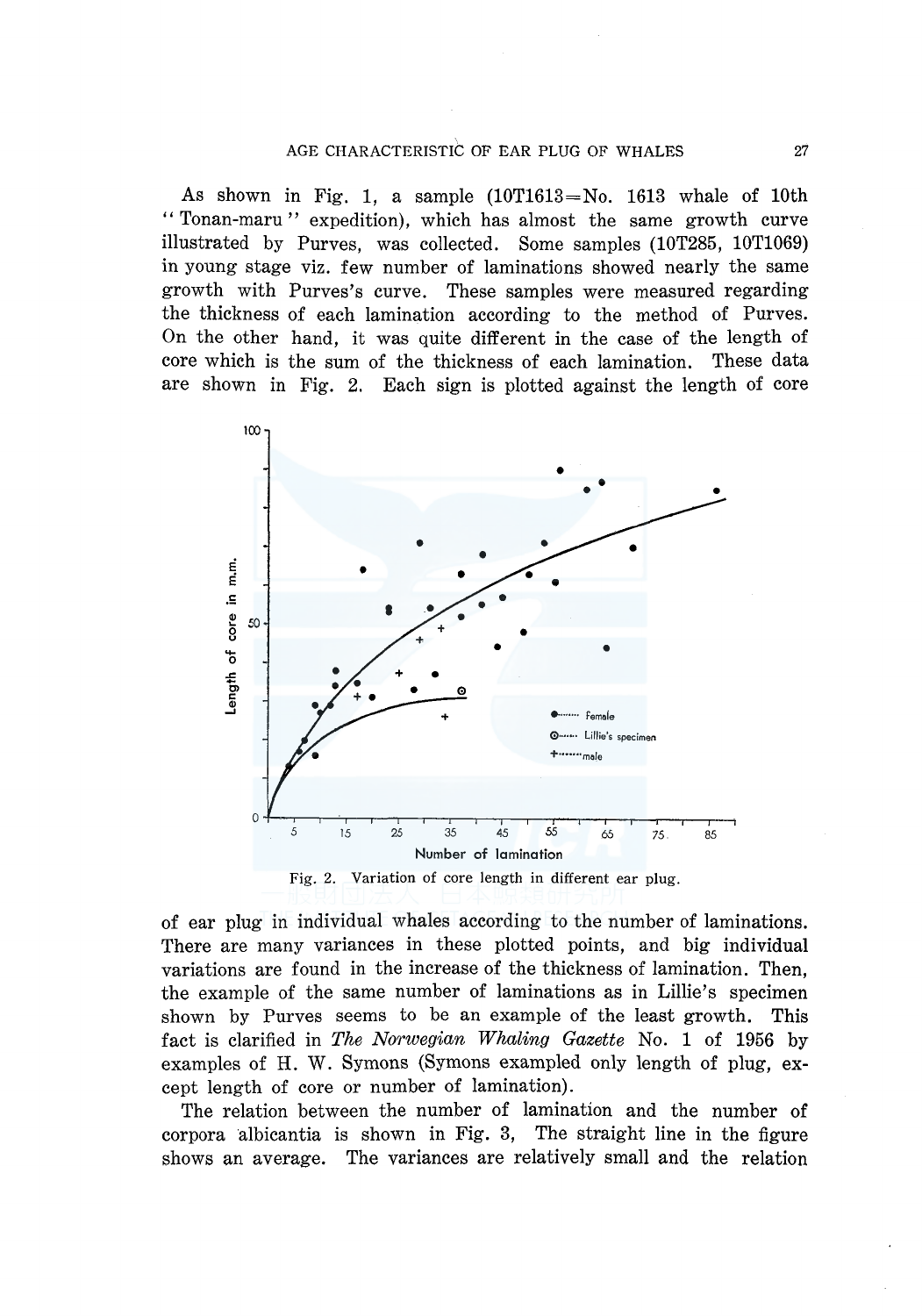is settled well. Marks  $(+)$  in the figure are the data from Laws and Purves. These data are limited and on young stages only, so they do not seem to explain the aspect, but they are in the approval limit of the average line. From Fig. 3 it is considered that 10 laminations are evenly matched to 1 corpus albicans. If the explanation of Purves refers to 10 laminations, that will take 4-5 years just to reach the sexual maturity. This age does not coincide with the principle of Mackintosh which was cited in the report of Purves, but coincides which the age of sexual maturity in the report of the author formerly published.



Fig. 3. Relation between number of corpora albicantia and number of lamination in the ear plug.

If the two laminations grow up in a year, on the average line of this figure the ovulation is formed at the average rate of 2.4 per one breeding season. This fact almost coincides with the present studies in this field. Next regarding the body length according to the number of corpora albicantia (in Fig. 4) and the number of laminations (in Fig. 5), it was expected that the co-ordinates of the number of corpora albicantia and the number of laminations would be placed by the average rate in Fig. 3. But they are not the same in these figures. Owing to the shortage of data, it might exaggerate the fact, but, the average line is much the same in Figs. 4 and 5. In Fig. 4, nothing of corpora albicantia is minimum, so it is impossible to prepare the immature females. On the other hand, Fig. 5 shows that the immature females may be possible to be classified according to the number of laminations (or in some age groups). It is very useful that male's data can be compared in the female's figure with the same values. In the other study, it was observed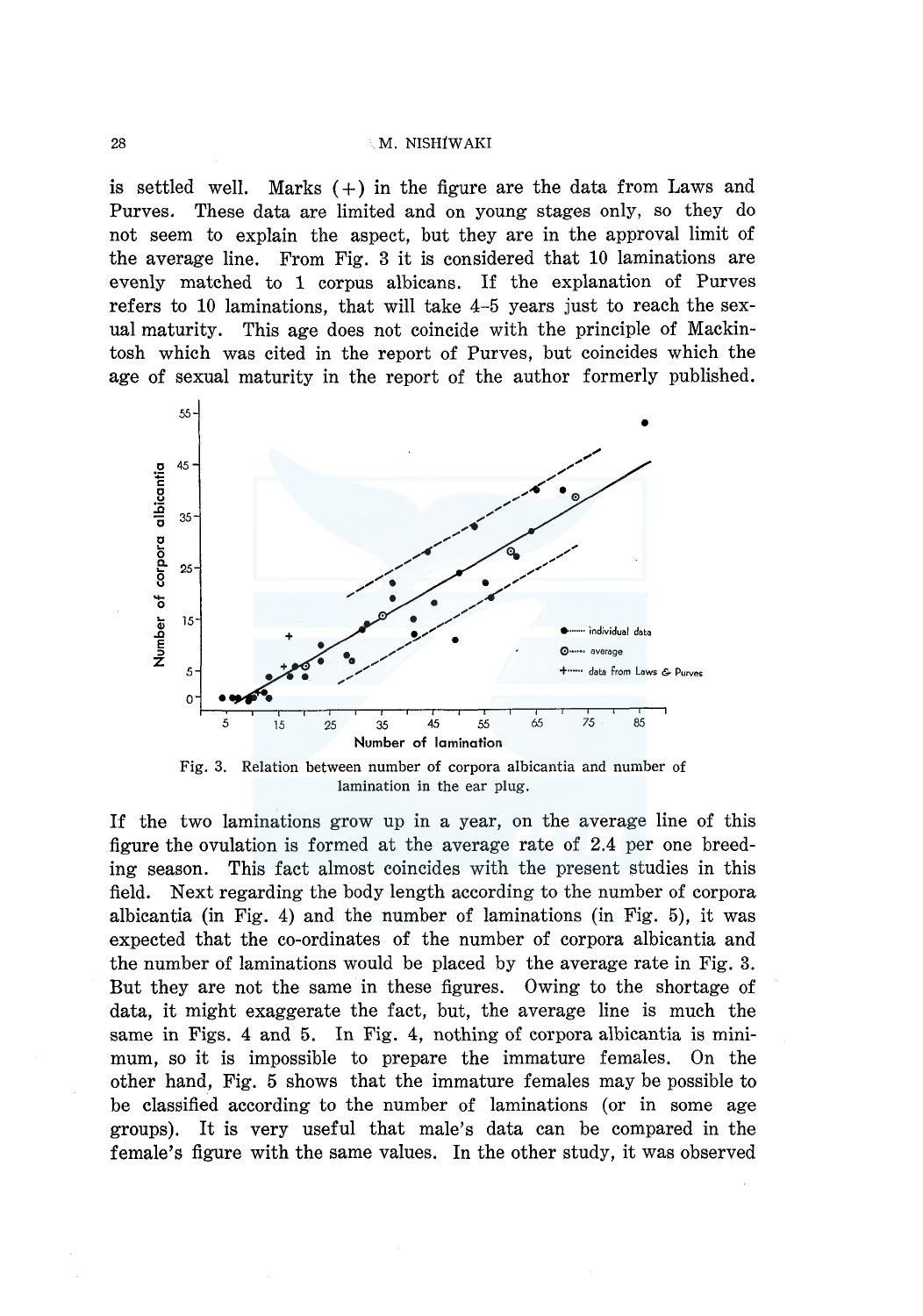

Fig. 4. Increase of body length according to number of corpora albicantia.



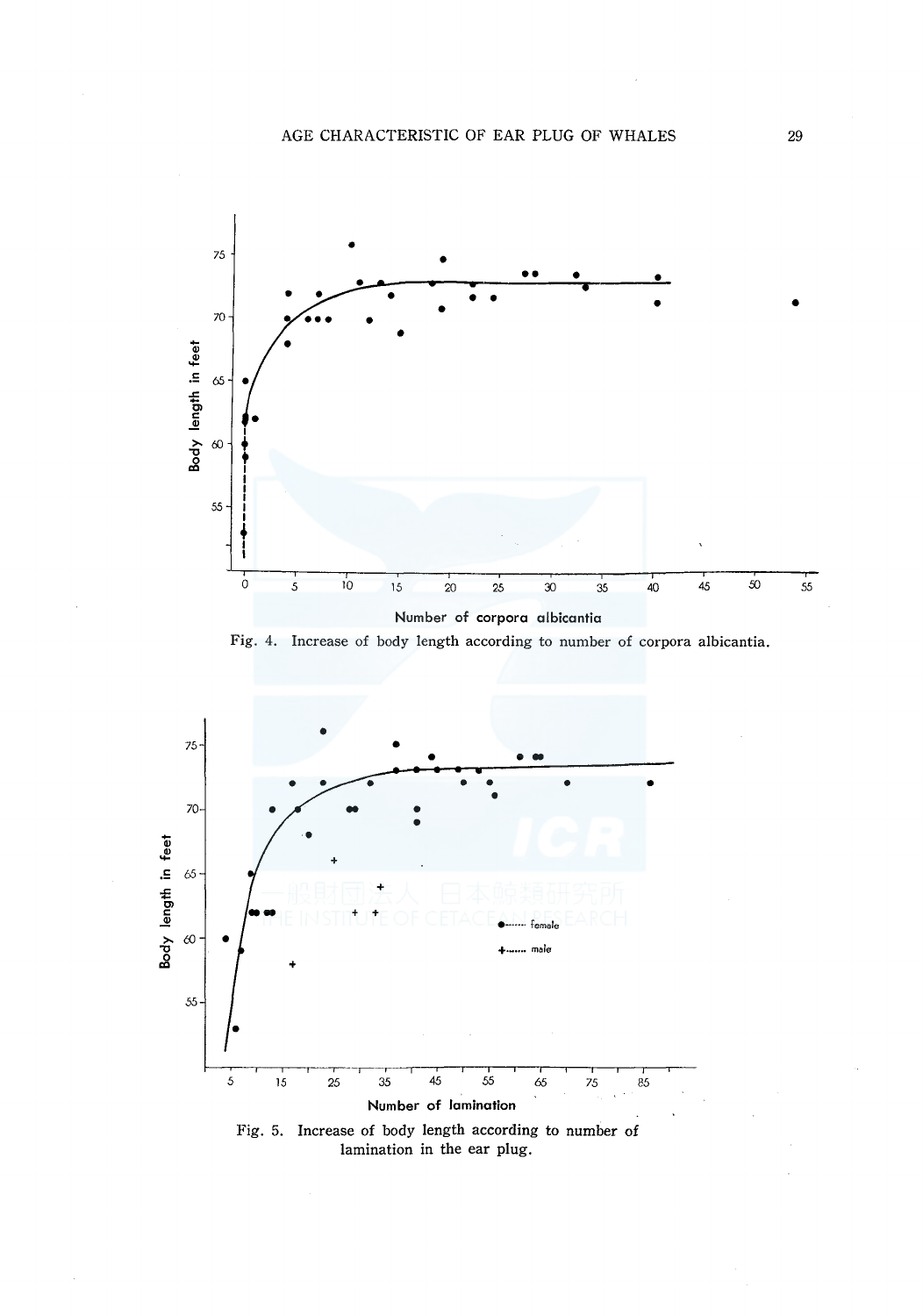that the female fin whale of the southern hemisphere attained to the sexual maturity in 64 feet of body length and reached the physical maturity at 14-15 of corpora albicantia numbers. On the average line



lamination in the ear plug.

of body length in these figures, the body length at sexual maturity is just the same as that study. It is considered that the number of lamination at the sexual maturity is 10, and that the age is 4-5 years.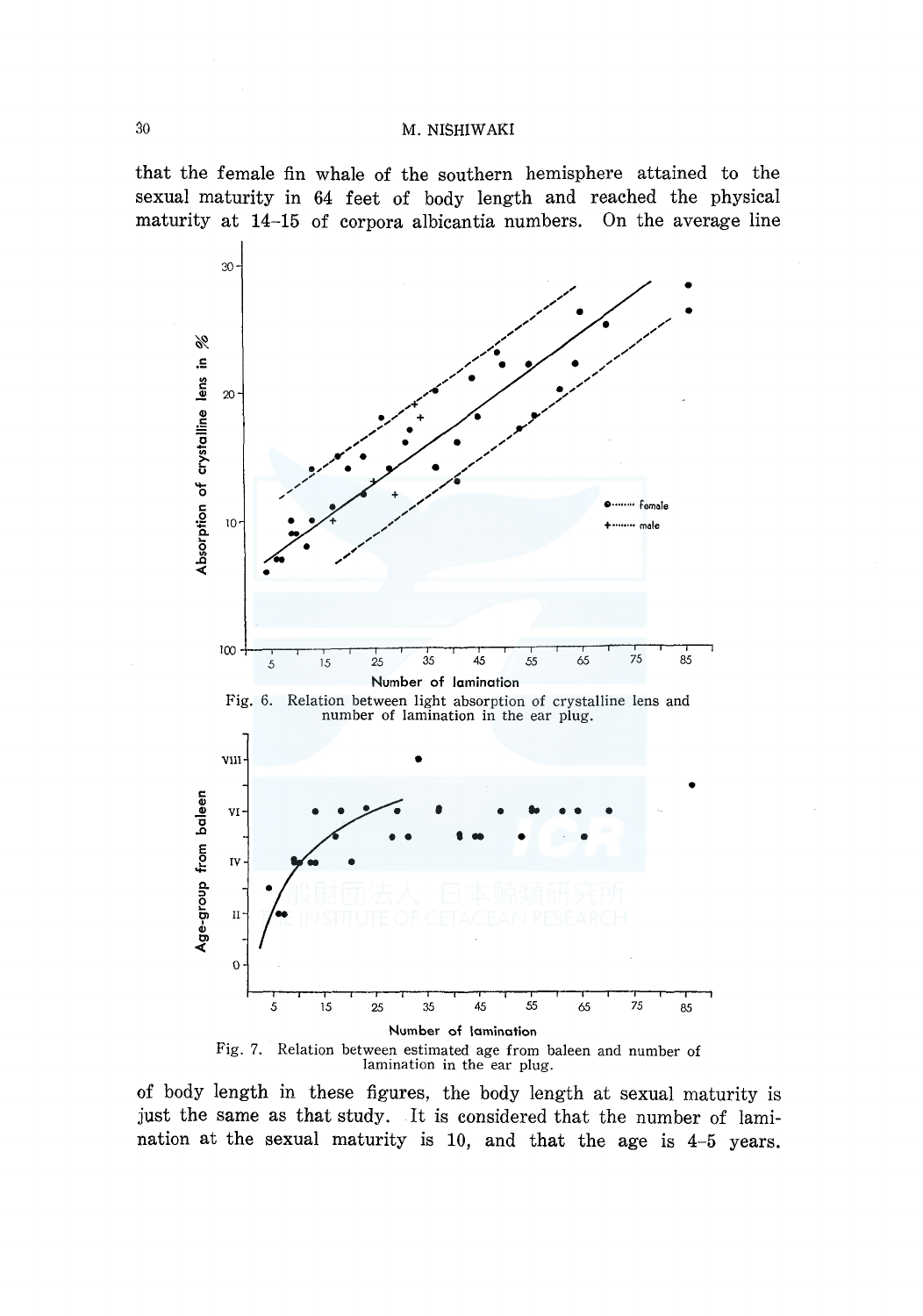The points sidling along the average lines of these figures are considered to show their attaining to the physical maturity, and they at 14-15 of corpora albicantia and 30-35 of laminations viz., 15-17 years. The data shown by Laws and Purves are not quoted here because the growth rate of the fin whale body length is considered to have some differences between northern and southern hemisphere.

In the previous study of the author, he stated that the absorption of crystalline lens was also increased with age. Now the relation between the number of lamination and the absorption of crystalline lens is shown as a straight line as in Fig. 6. But the variance is larger than the relation by  $\frac{1}{2}$  number of corpora albicantia. The author sugnumber of corpora albicantia. The author sug-  $\frac{4}{5}$  65 gested in his previous reports that the absorption of crystalline lens would be possible to compare the data of males and females with same values.  $\frac{1}{6}$   $\frac{1}{6}$ But now since the ear plug has proved to furnish more accurate data. If these fact are correct, the observation of the absorption of crystalline lens would not be needed in future.

The data of the age group from baleen plates are shown in Fig. 7 with the number of lamination. The regular relation is expected make a rectilineal change. But with advance in age from baleen the growth curve shows a sidling rightward curve. This is by because the tip of baleen plate is chipped,

and does not show the regular age. As stated in the previous report, there are large individual variations in the age when the tip of baleen begins to chip away. The growth curve of body length according to age-group from baleen is shown in Fig. 8. But its accuracy is not so high as others. The data of Laws and Purves as shown in dotted line do not coincide which may show the difference of the fin whale body length between the northern and southern hemi-spheres. The important characters of the age data from baleen plates are concerned with the period where the plates does not chip away (under III or IV). The data of this period and the number of laminations are considered to constitute important subjects of future study.